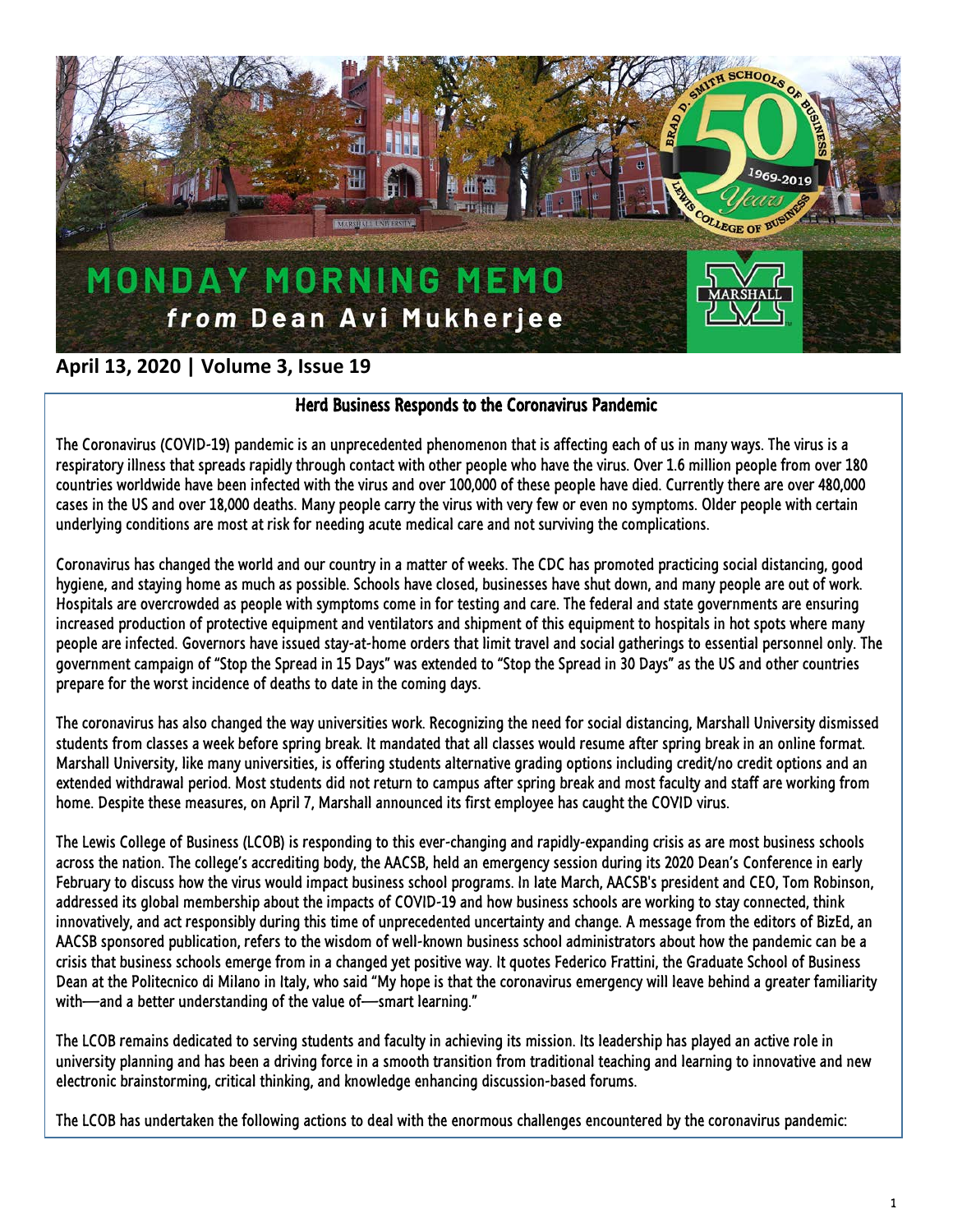

- Trained all faculty to teach online. The college held a Blackboard Collaborate training day with Dr. Alberto Coustasse and instructor Tessa White as facilitators. Approximately 40 faculty attended two sessions of training. They were eager to learn about how to convert their classes to an online format retaining as much collaboration and discussion as possible. The LCOB was one of the only colleges at Marshall to offer its own training program. Faculty also made use of university resources, webinars, and self-help guides to become fully versed in online teaching.
- Converted all classes to an online format. LCOB faculty converted over 150 face-to-face classes being held during the Spring 2020 semester to an online format. Faculty used tools such as the Lightboard technology, Blackboard, Blackboard Collaborate, Camtasia, Zoom, and textbook publisher resources. Both faculty and students have reacted positively to this new learning environment as reflected in the following quotes.

"I have taken this situation as an opportunity to further my knowledge of online teaching by taking three and soon to be four webinars put on by Harvard Business Publishing about taking a class online and how to use simulations and cases online.

My students seem to have taken the change in the classroom in stride and no complaints have been made. I believe our business students are a resilient group that quickly shifted to the new normal". – Dr. Margie McInerney

"I appreciate all that you are doing for us during this time of uncertainty including doing your part to keep us in light spirits. I think I can speak for everyone in saying it is needed." – Student from LE 207

"For me, the new structure of this course is phenomenal. I enjoy how convenient and accessible the course is. I really appreciate your constant communication. You have done better with this transition than all my other professors combined. I thoroughly enjoy this course. Thank you!!!" – Student from LE 351

• Communicated course changes to students. Faculty were asked to modify their class schedules and syllabi for the shortened semester and the conversion to the online format. All faculty submitted a revised syllabus/schedule before the end of spring break to the university via a system called SmartSheet. In this system they were able to upload their revised syllabi and indicate what changes they had made to their course content, how they were converting to the online environment, and concerns they had. All faculty complied with this university request showing they were prepared for the adjustments to their classes.

Faculty were also required to communicate class changes to students through emails and postings to course websites. After doing so they were supposed to notify their department chair. Subsequently, faculty reported in on the number of students responding to their communication. This was done to ensure students were duly informed about their classes as they returned from spring break. A comment received from one student follows:

"Professor Tate: Thank you for going above and beyond in keeping us informed on all the changes that have occurred. I have read and understood all the changes in the syllabus and continue to watch for further updates. I hope that you are keeping yourself safe and healthy." – James Gibbs. MKT 371 student.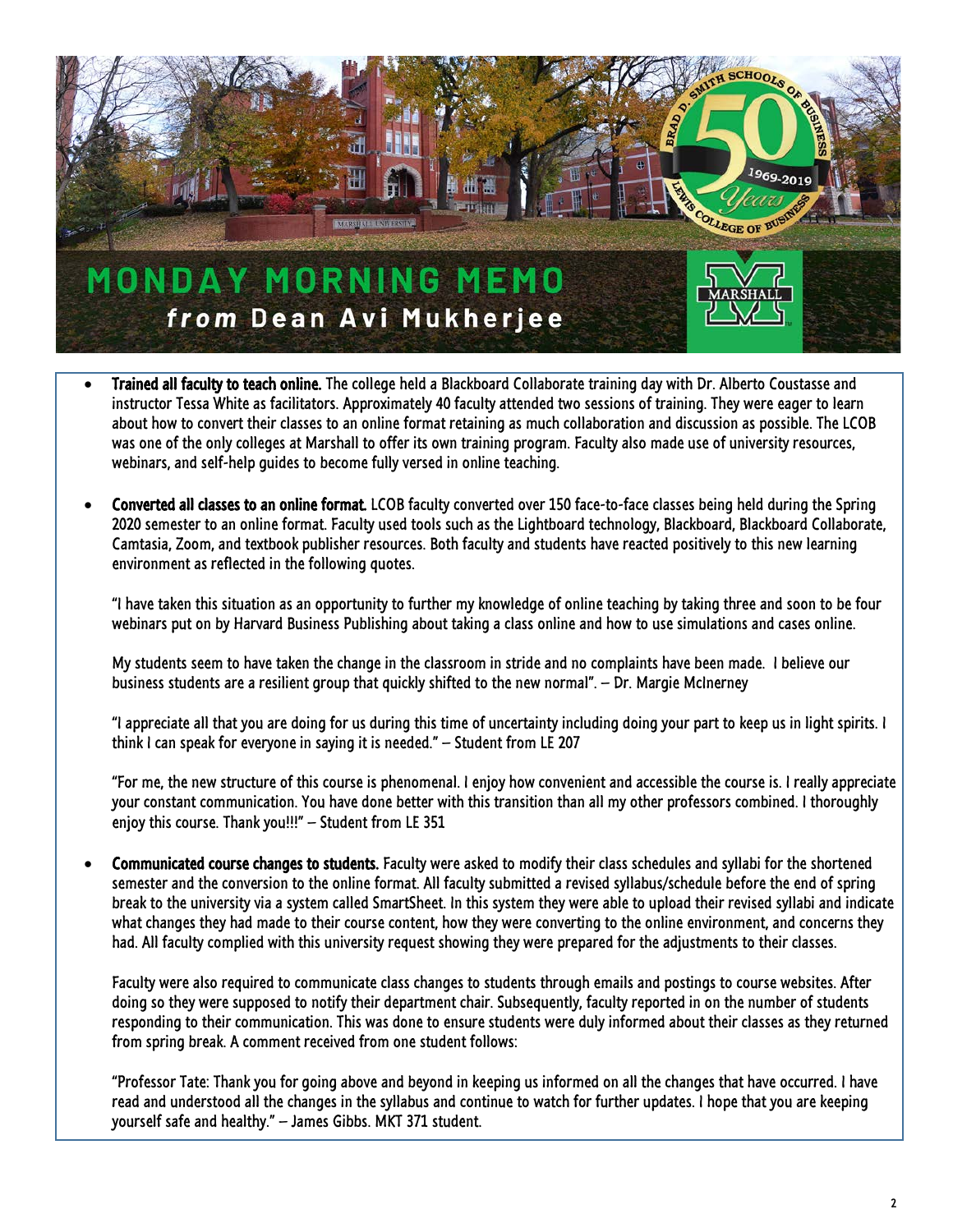

- Entered semester-to-date grades. Faculty posted student semester-to-date grades for all courses by April 8 at noon. Different than a midterm grade, these semester-to-date grades were computed based on academic work submitted by March 13, 2020. These provisional grades are distinct from the final grade and will not be used except in extreme circumstances.
- Monitoring and reporting of student concerns to the university. LCOB faculty are submitting emerging concerns about specific students to the university's Student Success Team through the Navigate Progress Report system. This includes reports for students who have not shown up in class or who have communicated other serious concerns about completing a course. Faculty can choose from six options (financial hardships, mental health or stress, needs virtual tutoring, no response to instructor, personal/family hardships, technology difficulties) and enter comments. This communication tool is available through the last day of classes on April 24. LCOB faculty have also been expressing concerns about students to the college advisors who are contacting each of these students to resolve their problems, issues, and concerns.
- Developed undergraduate and graduate student grading policies (see attached). Following university guidelines, the college put in place new grading policies for undergraduate and graduate students. Instead of receiving a letter grade, undergraduate students can now pick a Credit/No Credit grading option or withdraw from a class up to April 24. If they pick a Credit/No Credit option they must still complete the class and the Credit/No Credit option will be based on their final grade (A, B, C = Credit, D or F = No Credit). Students should check with their advisors on the pros/cons of opting for the Credit/No Credit grade. Some students will have technical or other hardships that will prevent them from finishing the semester. These issues are being handled on a case-by-case basis.

Graduate students will work directly with their instructors and program directors to find appropriate accommodations in the face of pandemic-related hardships.

- Converted summer school classes to an online format: Per university requirements, the LCOB converted all classes being offered during the Intersession and Summer I sessions to an online format.
- Implemented a telecommuting plan (see attached). The university remains open during the COVID-19 outbreak. However, nonessential workers were asked to increasingly limit their time on campus as the virus situation worsened. In response to this situation, LCOB administration developed and implemented a telecommuting plan with the goals of minimizing operational disruptions, maintaining desired customer service levels, meeting mission-critical deadlines, and ensuring personal safety and health. The plan began with about 50% staffing on-site and later converted to having only essential staffing on-site, with most staff and administrators working from home. An important component of the plan is having staff who are telecommuting report in to their supervisors at least once per day. This plan was used as a model for the university.

The following is a quote is from our Director of Advising who switched to telecommuting.

"The advising team has maintained constant contact with students since COVID-19 has made it necessary to work from home. Through Zoom and Microsoft Teams, we are able to meet with students and colleagues. We have also been able to set up access to the reports and records necessary to answer student questions while working remotely. The most popular questions that we are receiving from students are about the credit-no credit grade option, registering for classes, and making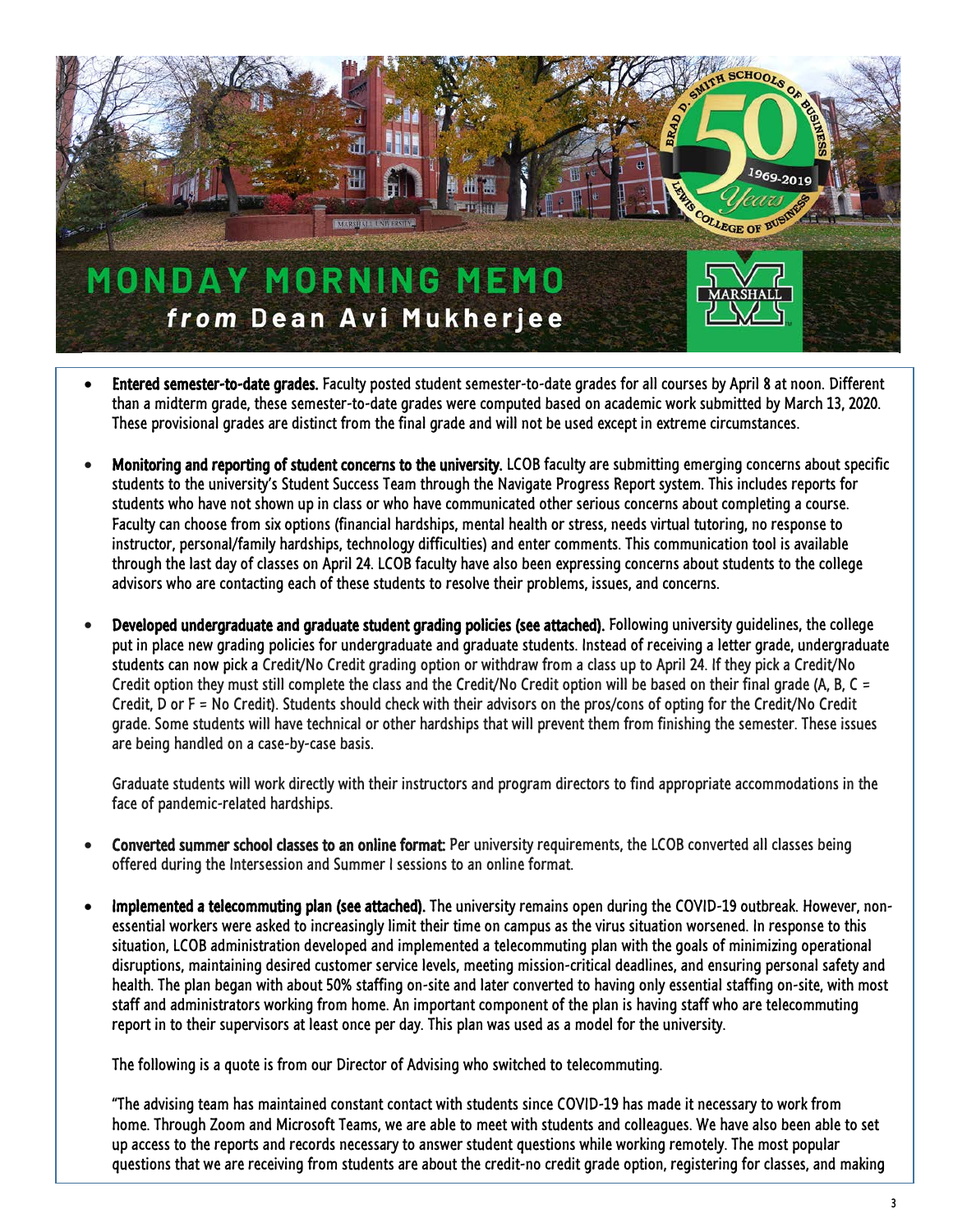

the transition to the online format for their classes. Through email, phone calls, and virtual meetings, we are able to provide students with accurate and timely responses to help them be successful during this chaotic time." – Lacie Bittinger, Director of Advising

- Created a list of faculty and staff needing to utilize their offices. On March 23, Governor Jim Justice issued a stay-at-home order and closed non-essential businesses. This went into effect starting at 8 p.m. on Tuesday, March 24, 2020 and affected the ability of faculty members and staff to utilize offices in Corbly Hall. Exceptions were made for those needing equipment or materials stored in their offices on a reasonably consistent basis. The list was given to Officer Terry, Director of Campus Police. Individuals on the list are required to carry an authorization letter from administration upon entering the building.
- Maintaining communication among administrators and faculty. The LCOB purchased a subscription to Zoom to hold meetings and keep communication open among administrators, faculty, and staff. Meetings that have been held or are scheduled to be held include the Dean's Cabinet, the Executive Committee, the MBA Curriculum Task Force, and College and Departmental meetings. The Dean has also used his Monday Morning Memos and the college distribution list to communicate to faculty and stakeholders. The administrative assistant put together an updated contact list including cell phone numbers and addresses to expedite communication.

The LCOB faculty and students have also been involved in specific coronavirus teaching, learning, scholarship and community engagement. Some examples include:

- Professor Ben Eng replaced all the experiential learning projects involving outside companies in his three classes with a 'Design for Delight' project where students have to innovate a solution to a COVD-19 related challenge. They can choose to solve any challenge they want so long as it is COVID-19 related.
- The college's *i*Center is partnering with its grant partner, EdVenture, to provide West Virginia CTE teachers with innovation and entrepreneurship assignments they can give to their students online. The *i*Center is also offering a couple hours a week to meet with local business that are struggling and need advice on how to pivot their business and create new revenue streams.
- The Department of Finance, Economics, and International Business is interviewing for a tenure track position and are inviting candidates for virtual campus visit. These are happening on April 9, 10, and 13.
- Student Dane Flanagan in Dr. Jamey Halleck's MGT 422 Organizational Behavior class was deployed in the National Guard to help with the pandemic. His unit received training on how to put on protective gear and disinfect surfaces. His missions so far have been helping run lanes in Huntington for testing of COVID19, helping the food bank in Huntington package up boxes for elderly people while maintaining proper cleanliness protocol, and showing Walmart how to decontaminate the packages that they receive and how to keep the store decontaminated in general to protect customers and staff. They have also gone to gas stations and fire departments to discuss protocols for gloves and cleaning off the gas pumps. He worked over 70 hours in one week along and is always on call in the time that he has off.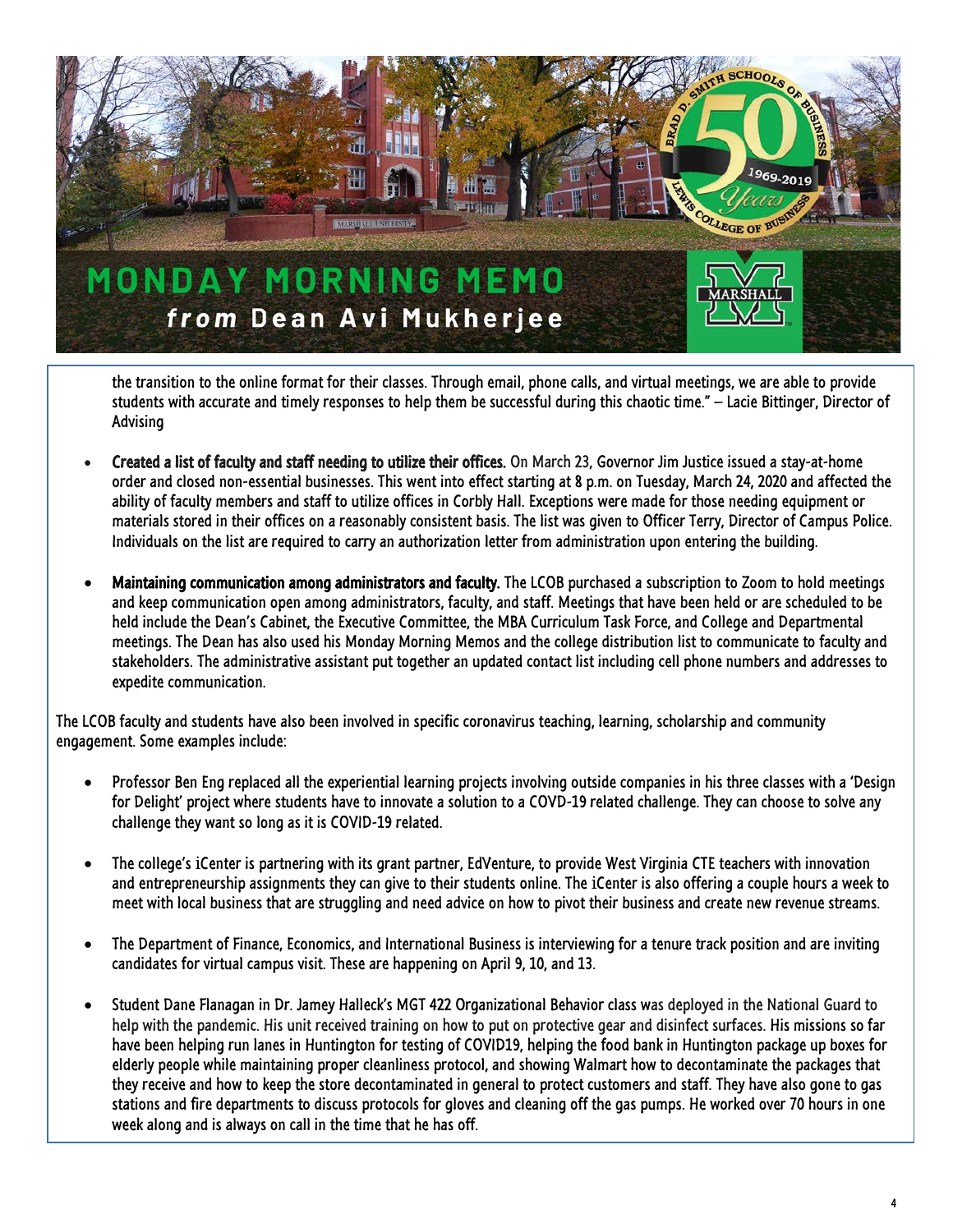

- Dr. Alberto Coustasse has agreed to serve on the Evaluation Committee for the Swiss National Science Foundation to review grants related to the coronavirus. The seven grants he has agreed to review grants that touch on issues related to addressing general epidemic threats, and chronic disease, mental health services, telecommuting, and worker protection during the pandemic.
- Dean Avi Mukherjee is the President for the Society of Advancement of Management (SAM). He helped transition the SAM International Business Conference 2020 to an online format. The conference was supposed to be held in Nashville, Tennessee. However, there were concerns because of Governor Bill Lee's State of Emergency Declaration, active cases of COVID-19 in the greater Nashville, Tennessee area, along with some members having underlying health conditions that put them at greater risk. SAMIBC2020 was configured as an all-digital event featuring streaming individual access to the conference. This included research paper presentations and Collegiate Competitions.
- Dean Avi Mukherjee was interviewed by NBC affiliate Channel 3 and CBS affiliate Channel 13 on Tuesday, April 8 about the economic situation in the tri-state area. He has also been quoted by the Herald Dispatch. Here is a quote from the interviews: "With the economies being so interconnected in our Tri-State area of Ohio, Kentucky, and West Virginia, Avinandan Mukherjee, Dean of the Lewis College of Business at Marshall University, says anything a community can do to keep small businesses alive is incredibly critical at this time. Otherwise, the local economy is going to suffer a big time." Mukherjee says 1 in 4 businesses have already closed either temporarily or permanently throughout the country. He expects another 25% to do the same by the end of April. "At the moment, it's a supply-side shock," said Mukherjee. "This is like an earthquake, this is to some extent, it's like a 9/11 of our economy."

CBS Affiliate/Channel 13 WOWK (West Virginia) – Experts: Expect 25% increase in local businesses closing by end of month: [https://www.wowktv.com/news/local/experts-expect-25-increase-in-local-businesses-closing-by-end-of-month/](https://linkprotect.cudasvc.com/url?a=https%3a%2f%2fwww.wowktv.com%2fnews%2flocal%2fexperts-expect-25-increase-in-local-businesses-closing-by-end-of-month%2f&c=E,1,gRUtRxePRoBY5gigEr82RF6dxSErqw4c__pDS9L9nzAWytudtPkYNXONBhhV9SQJxrkyzTW4gjVZRqBNQkSUZoDKHEWK1Nifgkw5OQxRR_KmgZCI&typo=1) NBC Affiliate/Channel 3 WSAZ (West Virginia) – Looking at the economic impact of COVID-19 on West Virginia: <https://www.wsaz.com/content/news/The-economic-impact-of-COVID-19-on-West-Virginia-569489771.html> Herald-Dispatch: [https://www.herald-dispatch.com/coronavirus/poll-one-in-four-small-businesses-on-brink-of-permanent](https://www.herald-dispatch.com/coronavirus/poll-one-in-four-small-businesses-on-brink-of-permanent-closure/article_df0929de-df14-51a8-a7f7-6c853dc450d1.html?utm_medium=social&utm_source=twitter&utm_campaign=user-share)[closure/article\\_df0929de-df14-51a8-a7f7-6c853dc450d1.html?utm\\_medium=social&utm\\_source=twitter&utm\\_campaign=user](https://www.herald-dispatch.com/coronavirus/poll-one-in-four-small-businesses-on-brink-of-permanent-closure/article_df0929de-df14-51a8-a7f7-6c853dc450d1.html?utm_medium=social&utm_source=twitter&utm_campaign=user-share)[share](https://www.herald-dispatch.com/coronavirus/poll-one-in-four-small-businesses-on-brink-of-permanent-closure/article_df0929de-df14-51a8-a7f7-6c853dc450d1.html?utm_medium=social&utm_source=twitter&utm_campaign=user-share)

- Members of the Dean's Executive Cabinet participated in the 40 Top Virtual Roundtable Series produced by Sara Payne Scarbro, Associate Vice President for External Engagement at the Marshall University Research Corporation. The first session was held on Wednesday April 8, and featured Susie Mullens on Recovery Support.
- Members of the Dean's Executive Cabinet and other faculty and staff created videos for current, incoming, and potential Lewis College of Business students. These videos are being posted to the college's facebook page and website. Faculty and staff that have made videos include Dr. Avinandan Mukherjee, Lacie Bittinger, Dr. Susan Lanham, Dr. Kent Willis, Dr. Nabaneeta Biswas, Dr. Deepak Subedi, Dr. Liz Alexander, and Dr. Nancy Lankton. These videos can be found at: [https://www.youtube.com/playlist?list=PLTV\\_BtSYH-rYUz6uNJC\\_oOxOEidbzkBv9.](https://www.youtube.com/playlist?list=PLTV_BtSYH-rYUz6uNJC_oOxOEidbzkBv9)

Dr. Nancy Lankton, Associate Dean for Accreditation & Strategic Initiatives, prepared this report.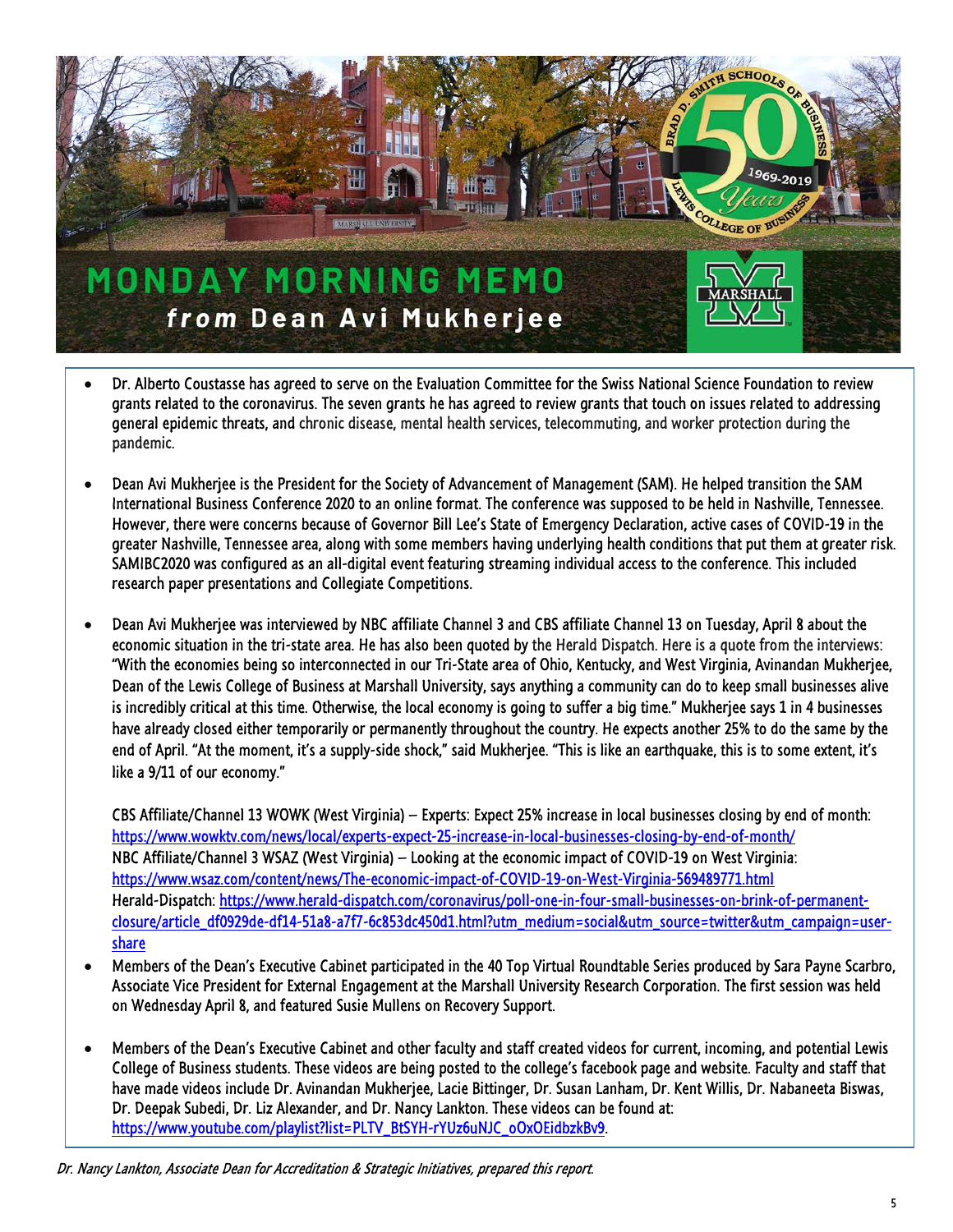

## Lewis College of Business Telecommuting Plan

The Lewis College of Business (LCOB) has developed a telecommuting plan to address the needs of the university amid the coronavirus (COVID-19) pandemic. The LCOB Telecommuting Plan contains 3 objectives and 7 process and developmental guidelines, and 3 implementation and control steps.

**Objectives** 

- 1. Minimize Disruption to Operations and Maintain Customer Service Levels
- 2. Meet Mission-Critical Deadlines
- 3. Ensure Personal Safety and Health

#### Developmental Guidelines

- 1. Job Descriptions: Reviewed the job descriptions of all 13 staff members to verify and compile information on roles and responsibilities.
- 2. Face-to-Face Interaction: Identified the roles and responsibilities that require internal or customer-focused face-to-face interaction.
- 3. Frequency of Presence: Determined the frequency of internal- and customer-focused face-to-face interactions.
- 4. Deadlines: Identified the sequential nature of tasks and critical internal and external deadlines, extensions, and targets.
- 5. Locations: Recognized location constraints to ensure broad office coverage.
- 6. Personal Flexibility: Compiled information on personal constraints including child-care needs, health issues, and other safety and health concerns.
- 7. Telecommuting Ratio and Time Allocation: Mapped information from items 1 through 4 to an in-office versus out-of-office (telecommuting) schedule (see attached). This will ensure about 30% staffing on-site.

#### Implementation Steps

- 1. Held an emergency all-staff meeting, and communicated the final schedule through email.
- 2. Ensured all staff has the necessary VPN connections, OneDrives, files and information, and communication devices.
- 3. Staff will have a phone meeting with supervisor every telecommuting day, and will meet with supervisor on their in-office days at start and end of the work day to review tasks completed while telecommuting and any needs/concerns.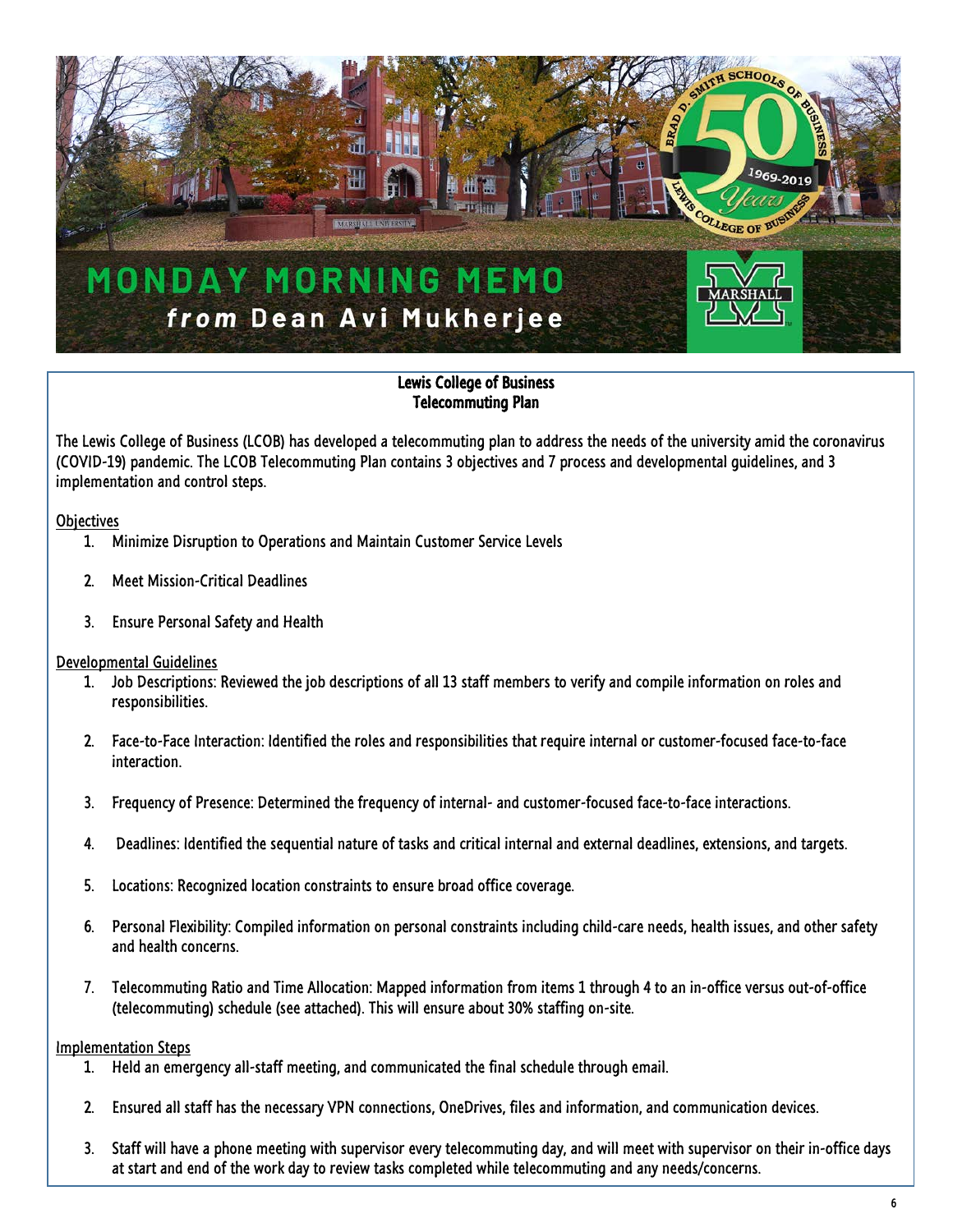



With all face-to-face and hybrid graduate classes moved to a distance learning format from Monday, March 30, we hope all graduate students enrolled in the Brad D. Smith Graduate School of Business will be able to complete the semester online and earn a letter grade. However, some students may experience unexpected hardships, such as:

- **Technological** 
	- o No desktop computer, laptop, or tablet at current home
	- $\circ$  Internet service with low bandwidth, or no internet service at all
	- $\circ$  No cell service in the area, or a weak/spotty cell signal
- Social/Medical
	- o Illness
	- o Care for family member
	- o Disruption due to family illness

Such students should first work with their professor to resolve issues that arise. If a satisfactory resolution is not achieved, students may bring the issue to the attention of the Associate Director of the Brad D. Smith Graduate School of Business, Mr. Wes Spradlin. The Associate Director will work with the following team to resolve the hardship:

- Course Professor
- Graduate Program Director / Coordinator
- Associate Dean for Academic Programs

The expected outcome for students is to complete the semester online and earn a letter grade. Under extreme circumstances the following guidelines will apply:

- 1. Students may be given special accommodations to submit coursework and complete the course. However, for distance education to be maintained, there has to be regular and substantive interaction between the instructor and the students.
- 2. Students may request an incomplete (I) for the course. The student and the course instructor will then outline the remaining work for the course and the time for completion. Students must complete the remaining work before the end of the following semester, the fall of 2020, in this case.
- 3. Students may opt for Graduate Credit/No Credit (CR/NC) based on their final grades as of May 4. CR/NC is an alternative to the traditional A-F grading system. The student must opt in to CR/NC no later than 5 p.m. Friday, April 24, and may do so on a course-by-course basis.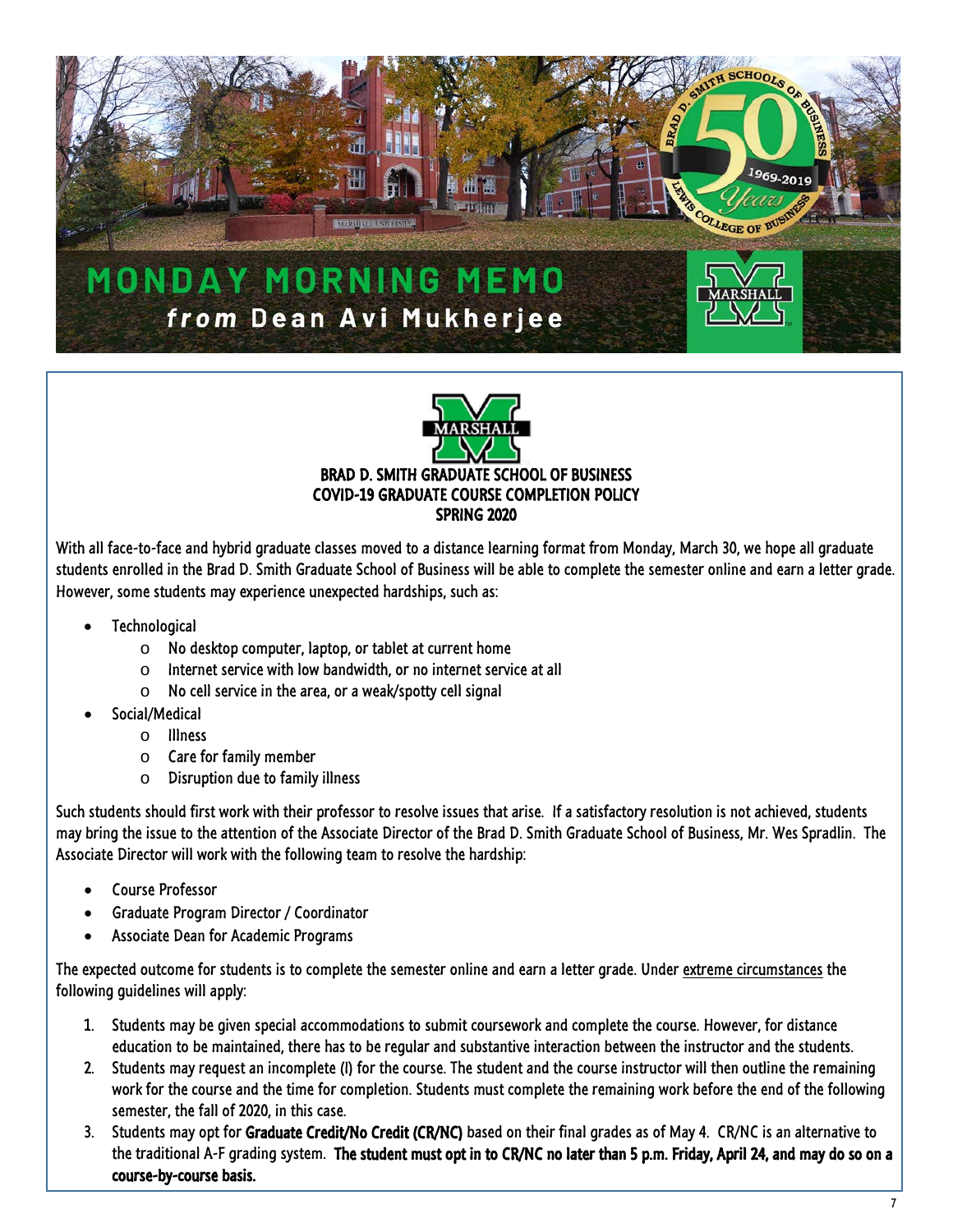

- a. Students who select CR/NC are required to participate in all course activities and assessments through the end of the semester.
- b. To earn CR for a course, the student must receive a final letter grade of A or B. Students who receive a final grade of C, D, or F will earn NC.
- c. Under this policy, all CR grades will count as credit toward fulfilling a degree requirement; NC grades will not count.
- d. Although the CR/NC grades change the number of hours a student has earned, CR/NC grades will not affect your term or cumulative grade point average either positively or negatively.
- e. For graduate students who are repeating a course, the CR will replace the lower grade from the previous attempt, and the course will count as fulfilling a degree requirement. By contrast, the NC grade cannot count toward a degree requirement.
- f. Some future courses or degree plans may require a specified letter grade.
- g. Students who are on academic probation or need to increase their GPA will not realize an increase in their GPA with the CR grade.
- 4. As a final remedy, students may drop the course through Friday, April 24.
- 5. In case of extreme hardship that can be demonstrated, special accommodations will be discussed.
- 6. As always, please review the degree requirements of the Graduate College and the degree program published in the *Graduate* College Catalog.

Avinandan Mukherjee Jeff Archambault and the Jeff Archambault and the Jeff Archambault

Dean, Lewis College of Business Associate Dean for Academic Programs Associate Dean for Academic Programs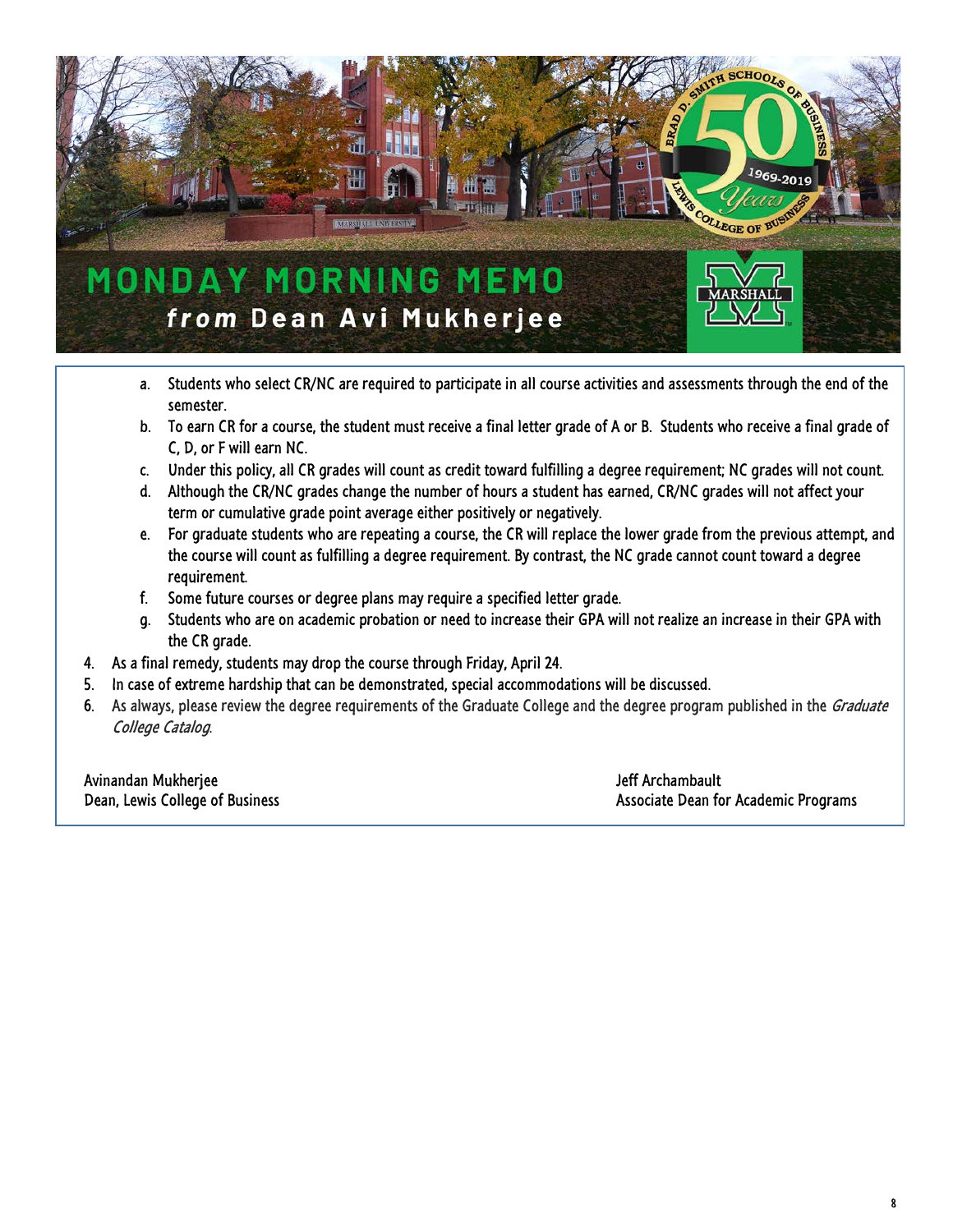



SPRING 2020

Due to changes in course delivery and for hardships that have arisen due to the Covid-19 pandemic, the Brad D. Smith Undergraduate School of Business will implement the following grading conventions for coursework attempted or completed during the spring 2020 semester.

## I. For all courses at all levels:

 $\overline{a}$ 

- Faculty are expected to enter a "semester to date" grade for all students enrolled in all spring 2020 full-semester courses no later than noon 8 April 2020.
- The grade entered should be A, B, C, D, F, or I.
- The grade entered should reflect the student's performance on all assessments up to the point of grade entry, or up to the point at which the student stopped responding, whichever is earlier. For example, a student who has not participated in class since March 13<sup>th</sup> should receive a "semester to date" grade based on all assessments in the course through March 13<sup>th</sup>. A student who has participated since the resumption of classes should receive a "semester to date" grade based on all assessments in which the student has participated.
- "Semester to date" grades are not final grades for the course. Final grades will be submitted on May 4 according to the policies below.

#### II. For undergraduate students enrolled in undergraduate courses who complete the semester:

- The university policy on undergraduate, course-by-course selection of CR/NC grading will apply to students enrolled in the BBA programs.
- Students who wish to opt in to CR/NC grading for a course must do so on or before the deadline of 24 April 2020.
- LCOB departments and programs will provide to the Registrar's Office a list of undergraduate courses that are to be exempted from the CR/NC option for students.